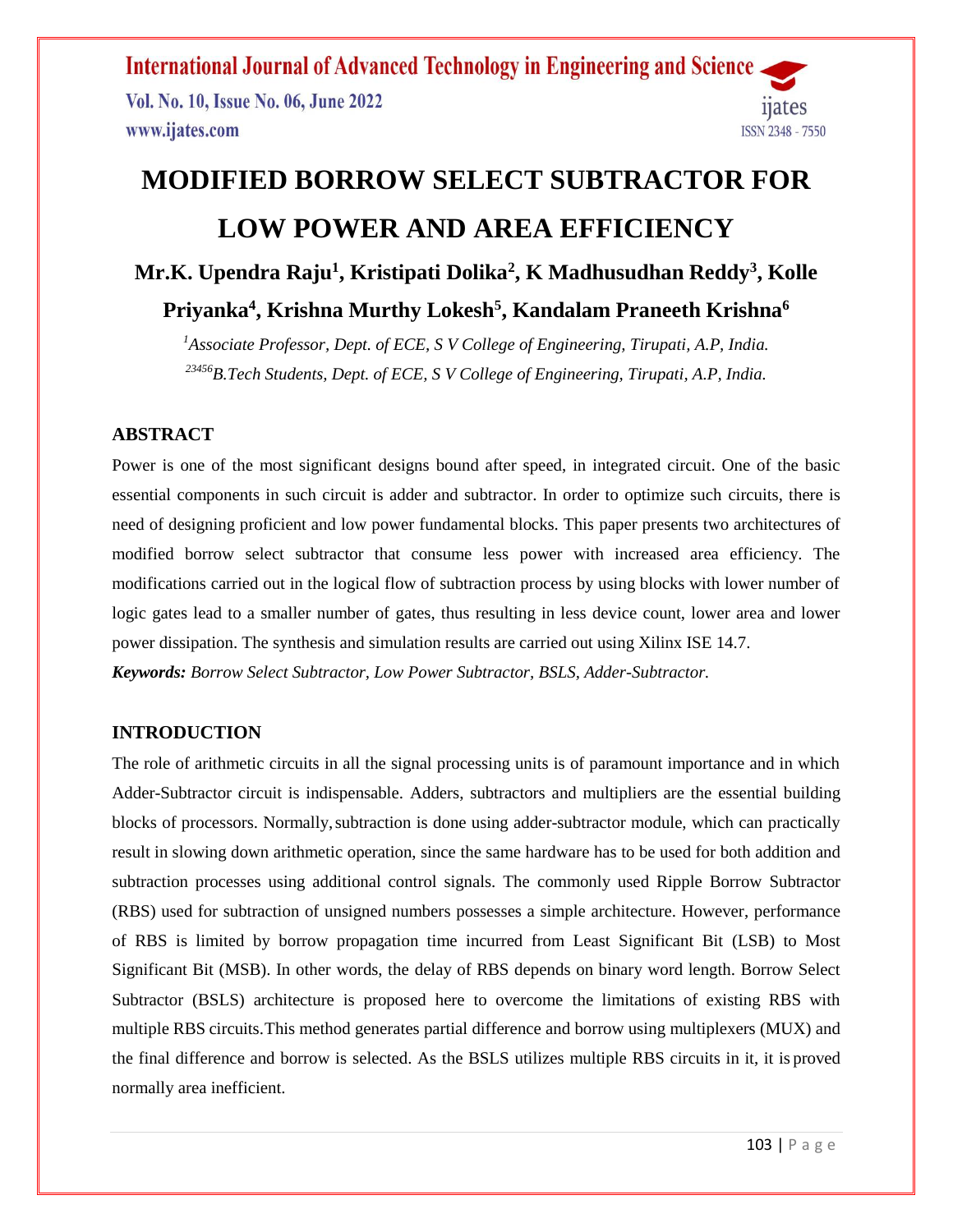## **International Journal of Advanced Technology in Engineering and Science** Vol. No. 10, Issue No. 06, June 2022 www.ijates.com ISSN 2348 - 7550

The primary focus is on reducing area and power consumption, which is achieved by using logic blocks with fewer gates occupying less area even while aiming for same logic functionality.

## **LITERATURE REVIEW**

In 2010, Emam [4] proposes two novel designs of Adder/Subtractor using reversible logic gates. The first design is an implementation of two's complement Adder/Subtractor suitable for signed/unsigned numbers. The other design proposes a novel reversible gate that can work singly as a reversible Full Adder/Subtractor unit. The proposed Full Adder/Subtractor is then applied to design a reversible 4-bit ripple Adder/Subtractor.

In 2015, T. F. Tay and C. Chang [5] proposes that efficient modular adders and subtractors for arbitrary moduli are key booster of computational speed for high-cardinality Residue Number Systems as they rely on arbitrary moduli set to expand the dynamic range. This paper proposes a new unified modular adder/subtractor that possesses regular structure for any modulus. Compared to the latest modular adder/subtractor, which works for modulus in the forms of  $2^n \pm k$ , the proposed design is faster and consumes lower power for n range from 4 to 8.

In 2018, Shabeerkhan [6], proposed Power is one of the most significant designs bound after speed, in integrated circuit. One of the basic essential components in such circuit is adder and subtractor. In order to optimize such circuits, there is need of designing proficient and low power fundamental blocks. we present a new design of the full subtractor based on difference based borrow calculation. The proposed full subtractor is optimized in terms of delay, cost and power. The proposed reversible full subtractor is shown to be better than the existing design. The proposed subtractors proposed in this work will be useful in a number of digital signal processing applications.

#### **EXISTING METHOD**

The subtractor circuit analyzes the data with the help of reference signal and allows the signal to the concerned operation without changing its originality. The subtractor circuit is very useful device in signal/data processing, fast multiplier and propagating signals. Low-power IC design has become an especially vibrant area of research and development, resulting in advances in low-power fabrication processes and circuit techniques, dynamically programmable power supplies and power efficient microprocessors.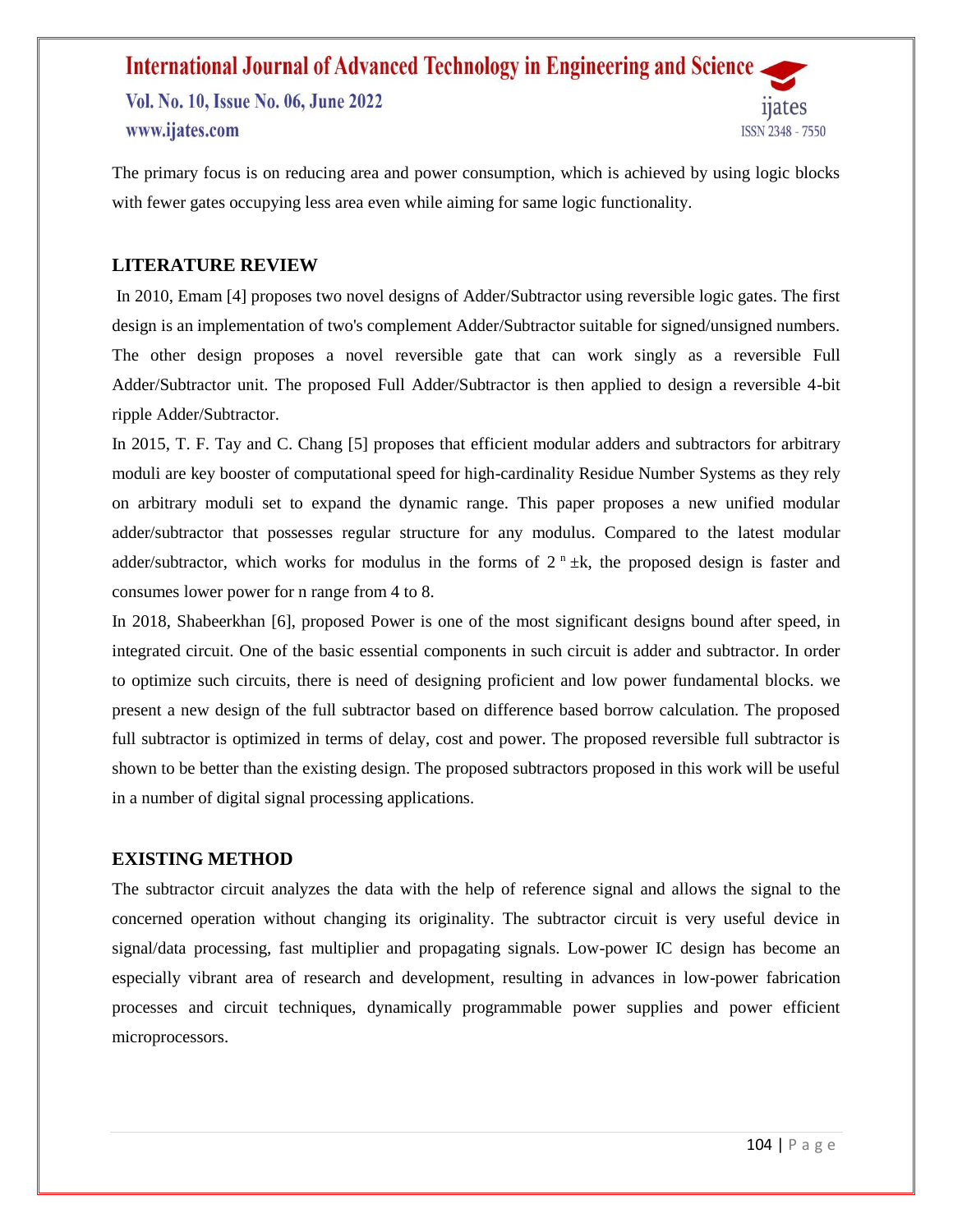Vol. No. 10, Issue No. 06, June 2022 www.ijates.com

The difference between the subtrahend and the minuend is in 2's complement form when the subtrahend is greater than minuend. To convert the two's complement form into signed magnitude form, additional blocks are required. When borrow output from unsigned BSLS is 0, the result is positive. Hence, the output doesn't necessitate the conversion to signed magnitude form. Similarly, as borrow output is 1, the result is negative. Then, the output of borrow-out is complemented and 2's complement is performed on entire result in signed magnitude form. Fig. 5 depicts the signed borrow select subtractor. The 16-bit BSLS for unsigned numbers consists of five logic groups. Each group computes the difference and borrow for different number of bits. Each functional group except first group has 2 n-bit RBS, n-bit BEC and a  $(2n+2):(n+1)$  multiplexer.



Fig.1. Signed Borrow Select Subtractor Fig.2. 2-Bit BEC



## **PROPOSED METHOD**

**BSLS-BLO:** The First proposed architecture replaces the second n-bit RBS and BEC-1 of BSLS using (n+1)-bit Binary-Less-One (BLO) logic in all groups. It uses Binary-Less-One (BLO) logic as shown in Fig.3. for 3-bit BLO logic. The proposed Binary-Less-One (BLO) logic accomplishes the same operation of generating the difference and borrow assuming that the Bin from the previous stage is 1. Fig.4 shows the architecture of the modified Borrow Select Subtractor circuit configured using Binary-Less-One logic (BSLS-BLO). The Binary-Less-One logic is employed in all groups except the group 1 to compute difference and borrow bits.

11ates

ISSN 2348 - 7550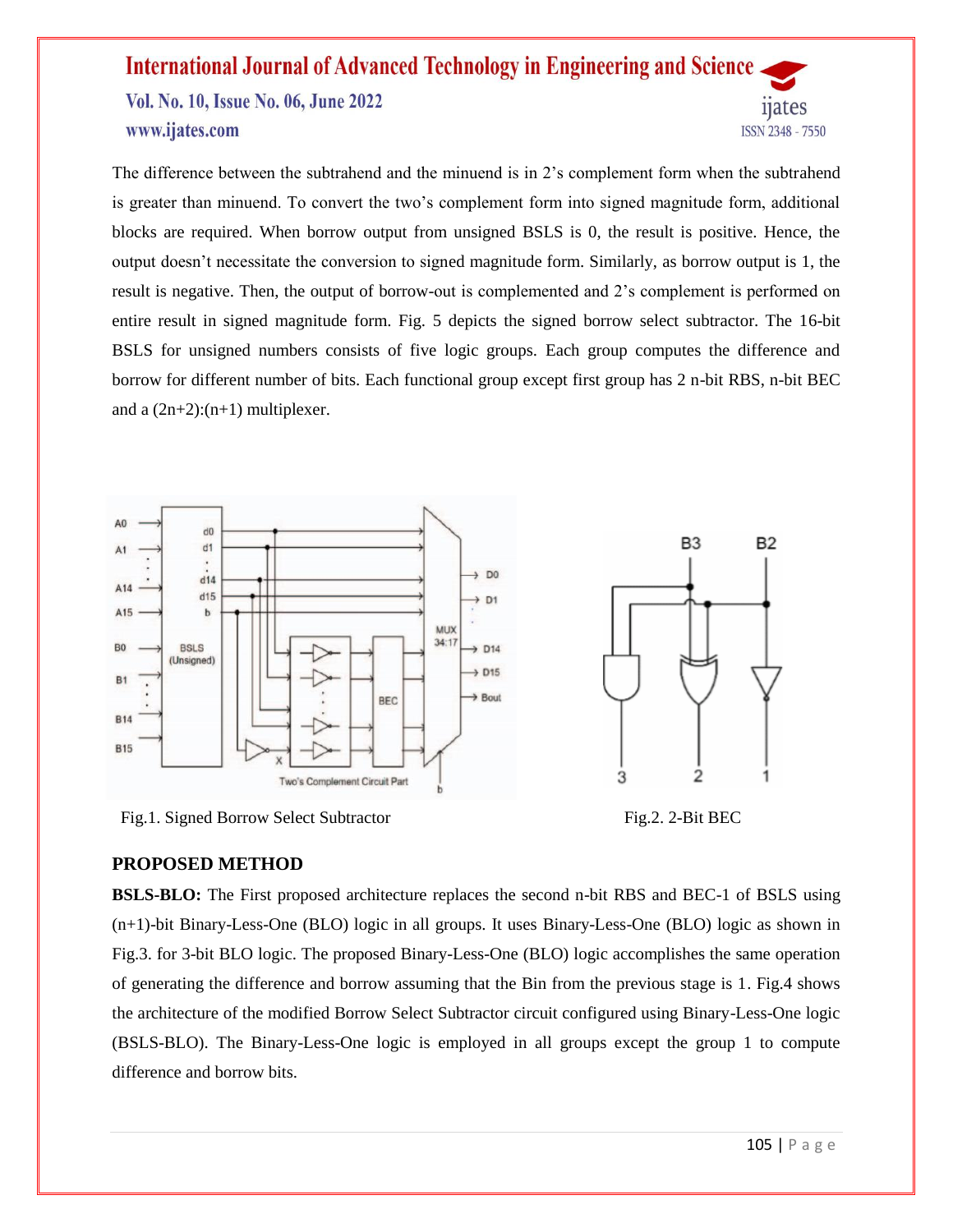Vol. No. 10, Issue No. 06, June 2022 www.ijates.com





Fig.3. 3-bit Binary-Less-One (BLO)



Fig.4. Modified Borrow Select Subtractor Fig.5. RTL Schematic of BSLS-BLO using Binary-Less-One Logic





**BSLS-RBHS:** A second variant of the BSLS has been proposed in this Section, which replaces the second n-bit RBS and BEC-1 of BSLS or the n-bit BLO in BSLS-BLO using n-bit ripple borrow half subtractor (RBHS) in all groups. It employs Ripple Borrow Half Subtractor (RBHS) as shown in Fig.6, as depicted for a 3-bit ripple borrow half subtractor (RBHS In this architecture, the (2n+2):(n+1) multiplexer in each group has been replaced with a OR gate. This results in reduction of number of gates. Each functional group except first group has one n-bit RBS, n-bit RBHS and an OR gate. The first group has only one two-bit RBS.Based on the borrow bit Bin generated from the previous group, the difference and borrow bit values have been computed.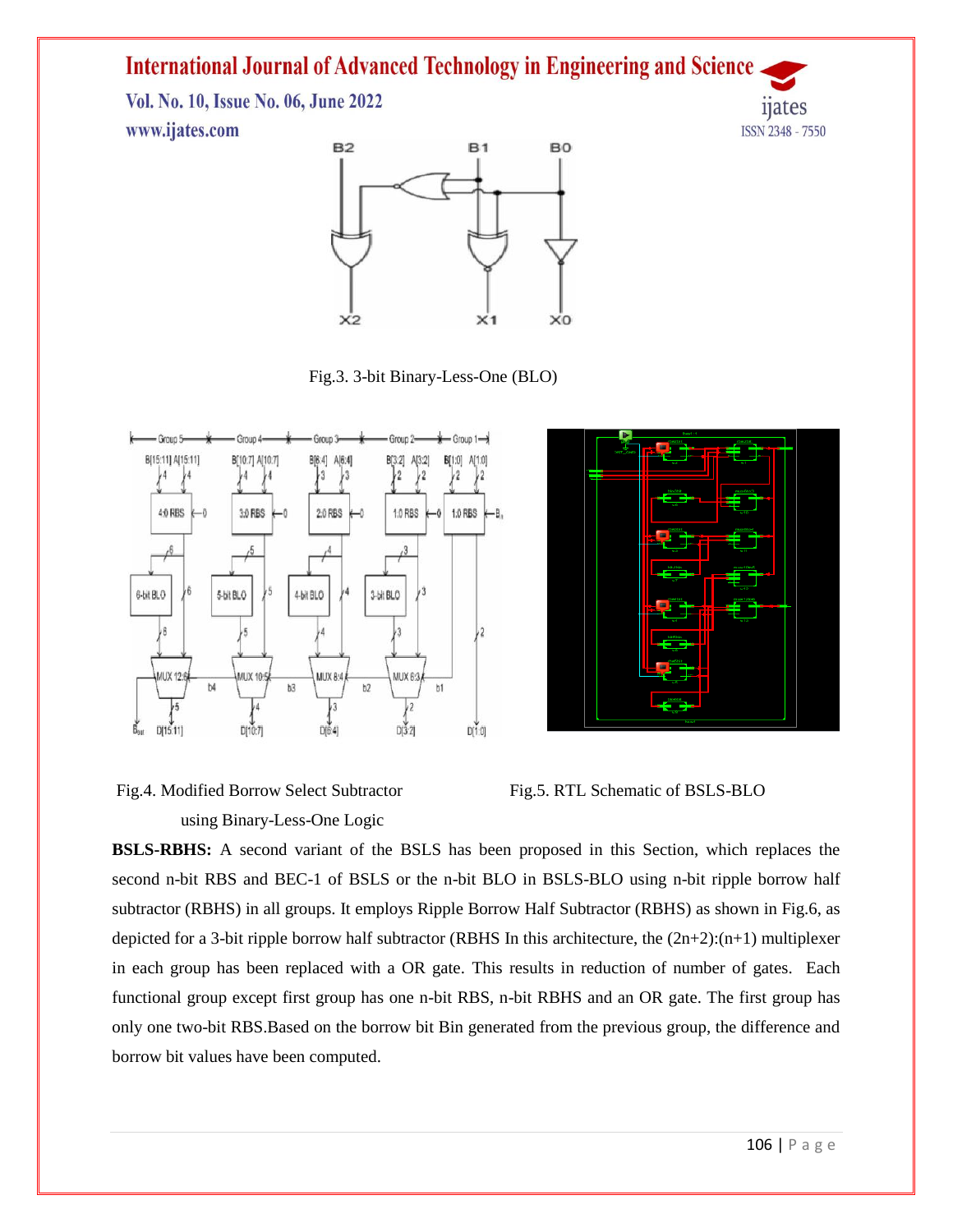

Fig. 6. 3-bit Ripple Borrow Half Subtractor (RBHS)







## **METHODS OR TECHNIQUES USED**

Xilinx Tools is a suite of software tools used for the design of digital circuits implemented using Xilinx Field Programmable Gate Array (FPGA) or Complex Programmable Logic Device (CPLD). The CAD tools enable you to design combinational and sequential circuits starting with Verilog HDL design specifications. Digital designs can be entered in various ways using the above CAD tools: using a schematic entry tool, using a hardware description language (HDL) – Verilog or VHDL or a combination of both. In this lab we will only use the design flow that involves the use of Verilog HDL.

#### **RESULT**

The proposed architectures have been designed under the design environment for comparing the results justifiably. The two architectures have been simulated and the area, delay and power reports obtained. These reports were compared with the expected area (by device count), delay and power and tabulated.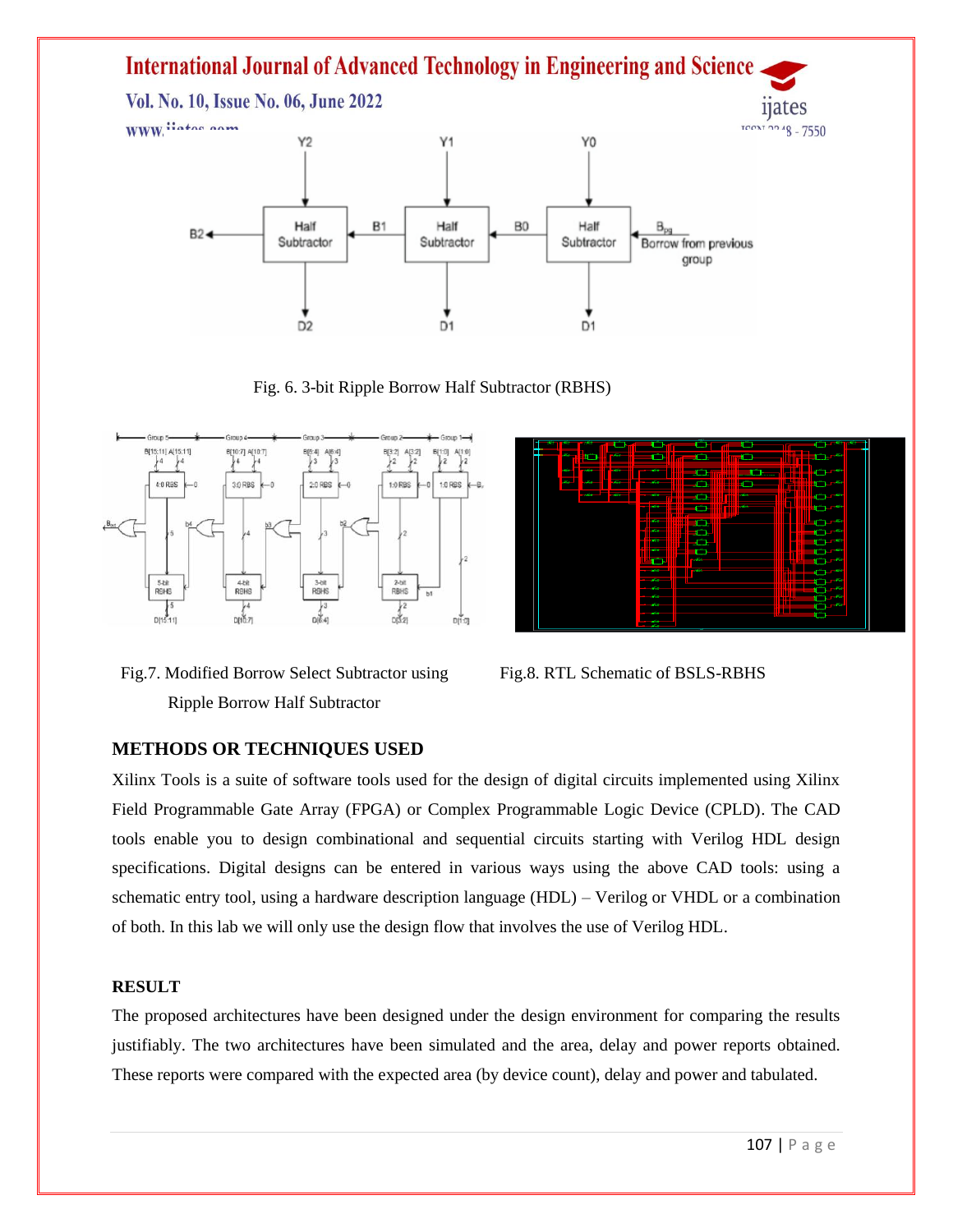Vol. No. 10, Issue No. 06, June 2022 www.ijates.com

| m<br>$\overline{A}$ |                                                                                                                                                                          |           |                                     |                 |                      | $Ce11:in -$ >out                                                                      | fanout       | vauc<br>Delay                             | <b>INCL.</b> | Delay Logical Name (Net Name)                                                                                                                                                        |
|---------------------|--------------------------------------------------------------------------------------------------------------------------------------------------------------------------|-----------|-------------------------------------|-----------------|----------------------|---------------------------------------------------------------------------------------|--------------|-------------------------------------------|--------------|--------------------------------------------------------------------------------------------------------------------------------------------------------------------------------------|
|                     | Slice Logic Utilization:<br>Number of Slice LUTs:<br>Number used as Logic:                                                                                               |           | 36 out of 63400<br>36 out of 63400  |                 | $0*$<br>0%           | $IBUF:I->O$<br>$LUT5:10->0$<br>$LUT5:13->0$                                           | $\mathbf{2}$ | 0.001<br>0.097<br>0.097                   |              | 0.688 a 1 IBUF (a 1 IBUF)<br>$0.389 \text{ v}1/\text{v}2/\text{b}$ outl (bout<1>)<br>$0.305 \text{ v}10/\text{v}3/\text{v}1 \text{ (n0006<2>)}$                                      |
|                     | Slice Logic Distribution:<br>Number of LUT Flip Flop pairs used:<br>Number with an unused Flip Flop:<br>Number with an unused LUT:<br>Number of fully used LUT-FF pairs: | 36        | 36 out of<br>$0$ out of<br>0 out of | 36.<br>36<br>36 | 100%<br>$0*$<br>$0*$ | $LUT5:14->0$<br>$I.$ UT4 : $I.3 - > 0$<br>$LUT6:IS->O$<br>$LUT6:10->0$<br>$OBUF:I->O$ | 6.           | 0.097<br>0.097<br>0.097<br>0.097<br>0.000 |              | $0.299$ vll/v4/v31 (vll/v4/v3)<br>$0.314 \text{ v}11/\text{v}4/\text{y}1 \text{ (}n0005<3>)$<br>$0.716$ v12/v5/y1 (n0004<4>)<br>$0.279$ v13/v4/v (x 14 OBUF)<br>$x$ 14 OBUF $(x<14)$ |
| $\checkmark$        | Number of unique control sets:                                                                                                                                           | $\bullet$ |                                     |                 |                      | Total                                                                                 |              |                                           |              | 3.574ns (0.583ns logic, 2.991ns route)<br>(16.3% logic, 83.7% route)                                                                                                                 |

### Fig.9. BSLS-BLO Area Fig.10. BSLS-BLO Delay

trhbs.v)<br>blo.v)<br>trhbs.v)<br>2bit.v)

 $\mathbf{v}$ 

5.538ns (0.777ns logic, 4.762ns route)<br>(14.0% logic, 86.0% route)

*n*ates

ISSN 2348 - 7550

|                                                                                                                                               | Α                | B                                     |        | C D        | Ε                  | G               | н                                       |      |         | К                |                | M           | N                                                               |  |
|-----------------------------------------------------------------------------------------------------------------------------------------------|------------------|---------------------------------------|--------|------------|--------------------|-----------------|-----------------------------------------|------|---------|------------------|----------------|-------------|-----------------------------------------------------------------|--|
| ew                                                                                                                                            | Device           |                                       |        | On-Chip    | Power (W)          | Used            | Available<br>Utilization (%)            |      | Supply  | Summary          | Total          | Dynamic     | Quiescent                                                       |  |
| Views                                                                                                                                         | Family           | Artix <sub>7</sub>                    |        | Logic      | 0.000              | 27              | 63400                                   |      | Source  | Voltage          | Current (A)    | Current (A) | Current (A)                                                     |  |
| <b>E U<sub>2</sub></b> Project Settings                                                                                                       | Part             | xc7a100t                              |        | Signals    | 0.000              | 69              |                                         |      | Vccint  | 1.000            | 0.017          |             | 0.000<br>0.017                                                  |  |
| Default Activity Rates                                                                                                                        | Package          | csg324                                |        | 0s         | 0.000              | 50 <sub>1</sub> | 210                                     | 24   | /ccaux  | 1.800            | 0.013          |             | 0.013<br>0.000                                                  |  |
| <b>Elle</b> Summary                                                                                                                           | Temp Grade       | Commercial                            |        | Leakage    | 0.082              |                 |                                         |      | Vcco18  | 1.800            | 0.004          |             | 0.004<br>0.000                                                  |  |
| Confidence Level                                                                                                                              | Process          | <b>Typical</b>                        | $\vee$ | Total      | 0.082              |                 |                                         |      | Vccbram | 1.000            | 0.000          |             | 0.000<br>0.000                                                  |  |
|                                                                                                                                               | Speed Grade      | -3                                    |        |            |                    |                 |                                         |      | Vccadc  | 1.710            | 0.020          |             | 0.020<br>0.000                                                  |  |
| <b>⊟</b> Details                                                                                                                              |                  |                                       |        |            |                    |                 | Effective TJA Max Ambient Junction Temp |      |         |                  |                |             |                                                                 |  |
| <b>By Hierarchy</b>                                                                                                                           | Environment      |                                       |        |            | Thermal Properties | (C/M)           | $\left( 0\right)$                       | (C)  |         |                  | Total          | Dynamic     | Quiescent                                                       |  |
| <b>E</b> M By Resource Type                                                                                                                   | Ambient Temp (C) | 25.0                                  |        |            |                    | 4.6             | 84.6                                    | 25.4 |         | Supply Power (W) | 0.082          |             | 0.000<br>0.082                                                  |  |
| Logic                                                                                                                                         | Use custom TJA?  | No                                    |        |            |                    |                 |                                         |      |         |                  |                |             |                                                                 |  |
| <b>⊟</b> -Signals                                                                                                                             | Custom TJA (C/W) | <b>NA</b>                             |        |            |                    |                 |                                         |      |         |                  |                |             |                                                                 |  |
|                                                                                                                                               |                  |                                       |        |            |                    |                 |                                         |      |         |                  |                |             |                                                                 |  |
|                                                                                                                                               |                  |                                       |        |            |                    |                 |                                         |      |         |                  |                |             |                                                                 |  |
|                                                                                                                                               |                  | Fig.11. BSLS-BLO Power                |        |            |                    |                 |                                         |      |         |                  |                |             |                                                                 |  |
|                                                                                                                                               |                  |                                       |        |            |                    |                 |                                         |      |         |                  |                |             |                                                                 |  |
|                                                                                                                                               |                  |                                       |        |            |                    |                 | $IBUF:I->O$                             |      |         | $\mathbf{2}$     | 0.001          |             | 0.688 a 1 IBUF (a 1 IBUF)                                       |  |
|                                                                                                                                               |                  |                                       |        |            |                    |                 | $LUT5:10->0$                            |      |         | 3                | 0.097          |             | $0.389 \text{ v1/v2/bout1}$ (bout<1>)                           |  |
|                                                                                                                                               |                  |                                       |        |            |                    |                 | $LUT5:13->0$                            |      |         | 3                | 0.097          | 0.693       | $bx < 1>1$ ( $bx < 1>$ )                                        |  |
|                                                                                                                                               |                  |                                       |        |            |                    |                 | $LUT5:TO-50$                            |      |         | 4                | 0.097          | 0.309       | $v7/v2/bout1$ ( $v7/b1$ )                                       |  |
|                                                                                                                                               |                  |                                       |        |            |                    |                 | $LUT4:13->0$                            |      |         |                  | 0.097          |             | $0.693$ bx<2>1 (bx<2>)                                          |  |
|                                                                                                                                               |                  |                                       |        |            |                    |                 | $LUT6:10->0$                            |      |         | 3                | 0.097          |             | $0.305$ v8/v3/bout (v8/b2)                                      |  |
|                                                                                                                                               |                  |                                       |        |            |                    |                 | $LUT4:13->0$                            |      |         | 4                | 0.097          |             | $0.707$ bx<3>1 (bx<3>)                                          |  |
|                                                                                                                                               |                  |                                       |        |            |                    |                 | $LUT6:10->0$                            |      |         | $\overline{2}$   | 0.097          |             | $0.697$ v9/v4/boutl (v9/b3)                                     |  |
| Device utilization summary:<br>Selected Device : 7a100tcsq324-3<br>Slice Logic Utilization:<br>Number of Slice LUTs:<br>Number used as Logic: |                  | 32 out of<br>63400<br>32 out of 63400 |        | $0*$<br>0% |                    |                 | $LUT6:10->0$<br>$OBUF:I->O$             |      |         | $\mathbf{1}$     | 0.097<br>0.000 |             | $0.279$ v9/v5/Mxor d xo<0>1 (x 15 OBUF)<br>$x$ 15 OBUF $(x<15)$ |  |

Slice Logic Distribution:<br>Number of LUT Flip Flop pairs used: 32

## Fig.12. BSLS-RBHS Area Fig.13. BSLS-RBHS Delay

Total

| $\mathcal{L}^{\mathcal{L}}$<br>and the state of the<br>ىسا |    |             |                    |              |     |         |           |      |           |                 |                     |          |
|------------------------------------------------------------|----|-------------|--------------------|--------------|-----|---------|-----------|------|-----------|-----------------|---------------------|----------|
| Report Navigator                                           |    | А           | B                  |              | C D |         | E         |      | G         | Н               | J                   | $\wedge$ |
| View                                                       | A. | Device      |                    |              |     | On-Chip | Power (W) | Used | Available | Utilization (%) | Sup                 |          |
| ⊟ Details                                                  |    | Family      | Artix <sub>7</sub> |              |     | Logic   | 0.000     | 22   | 63400     |                 | Source              |          |
| $\frac{D}{2}$ By Hierarchy                                 |    | Part        | xc7a100t           |              |     | Signals | 0.000     | 65   |           | $\cdots$        | <b>Vccint</b>       |          |
| By Resource Type                                           |    | Package     | csg324             |              |     |         | 0.000     | 50   | 210       | 24              | Vccaux              |          |
| - Logic                                                    |    | Temp Grade  | Commercial         | $\checkmark$ |     | Leakage | 0.082     |      |           |                 | Vcco <sub>18</sub>  |          |
| <b><math>⊟</math></b> Signals                              |    | Process     | <b>Typical</b>     | $\checkmark$ |     | Total   | 0.082     |      |           |                 | Vccbran             |          |
| — Data                                                     | v  | Speed Grade | -3                 |              |     |         |           |      |           |                 | Vccadc <sup>V</sup> |          |
| <b>Color</b><br>Source                                     |    |             |                    |              |     |         |           |      |           |                 |                     |          |
|                                                            |    | 'n.         | $11$ DOI C DDIICD  |              |     |         |           |      |           |                 |                     |          |

Fig.14. BSLS-RBHS Power

#### **Table.1: COMPARISION TABLE**

| <b>ARCHITECTURE</b>         | <b>DEVICE COUNT</b> | <b>DELAY</b>       | <b>POWER</b> |
|-----------------------------|---------------------|--------------------|--------------|
| <b>BSLS</b>                 | 282                 | 5.674ns            | 210mW        |
| <b>BSLS-BLO</b> (Proposed)  | 202                 | 3.57 <sub>ns</sub> | 82mW         |
| <b>BSLS-RBHS</b> (Proposed) | 142                 | 5.53 <sub>ns</sub> | 82mW         |

#### **CONCLUSION**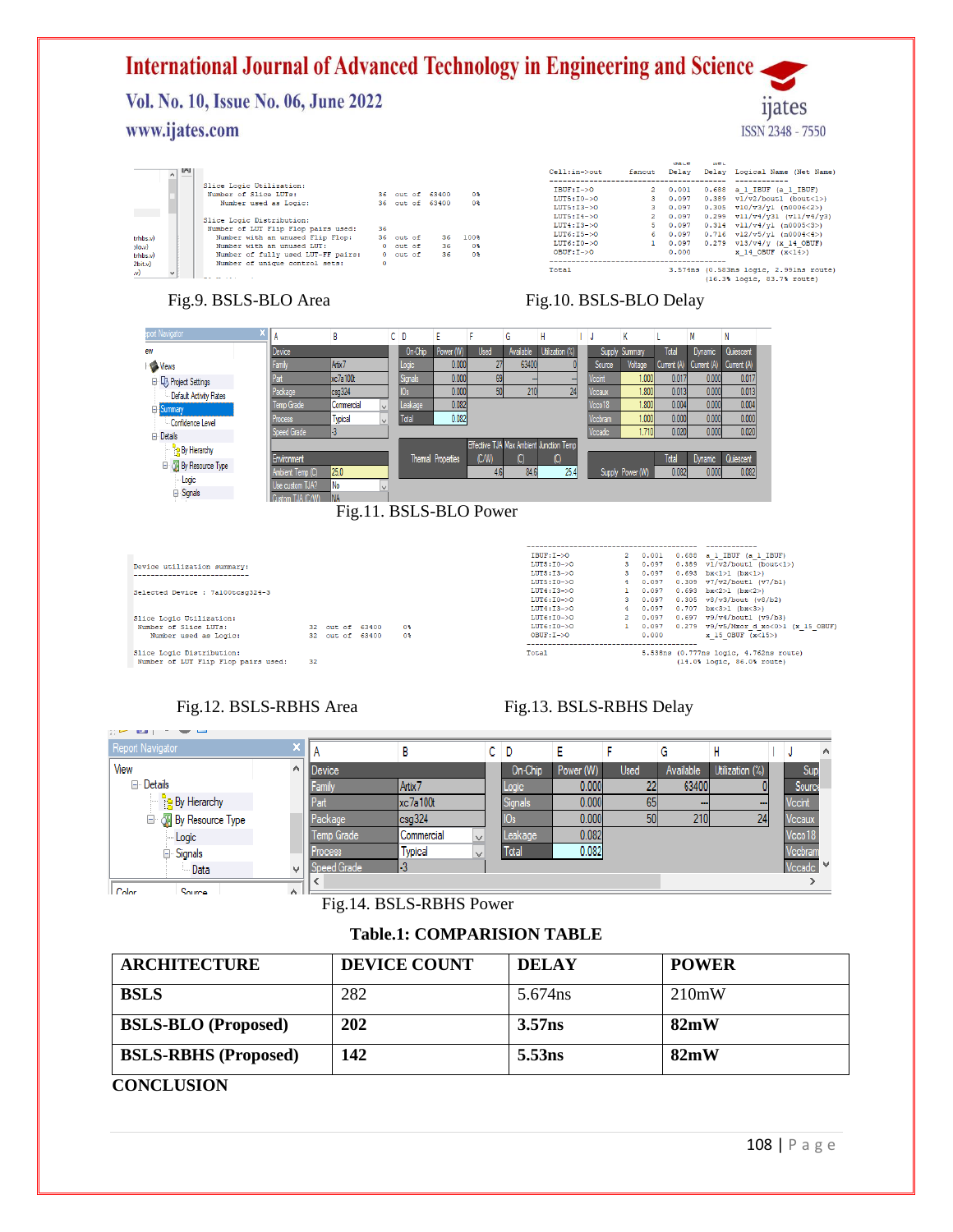Vol. No. 10, Issue No. 06, June 2022 www.ijates.com

This paper presents modified borrow select subtractor using Borrow Less One and modified borrow select subtractor using Ripple Borrow Half Subtractor. The number of gates employed is less in both proposed architectures compared to existing architecture. On comparing these structures there is 28.36% and 49.64% reduction in device count respectively for Borrow Less One and Ripple Borrow Half Subtractor. This design approach also leads to reduced number of transistors utilized, lower area and reduced power consumption.

Since Mostly adders and subtractors are used in DSP applications which are error tolerant. By applying the concept of approximation, we can achieve better results in terms of area, power and delay.

The future research activities may include integration of the proposed DFF in complex digital systems, combining sequential and combinatorial logic. The future research activities may include integration of the proposed DFF in complex digital systems, combining sequential and combinatorial logic. The future research activities may include integration of the proposed DFF in complex digital systems, combining sequential and combinatorial logic. The future research activities may include integration of the proposed DFF in complex digital systems, combining sequential and combinatorial logic.

## **REFERENCES**

[1] Amit Maruti Kunjir and V S Kanchana Bhaaskaran, "A high speed borrow select 16-bit subtractor", The Patent Office Journal Appl. 2868/CHE/2014 A, Jan. 22, 2016.

[2] L.E.M. Bckenbury and W.Shao, "Lowering Power in an Experimental RISC processor", Microprocessor and Microsystems, pp. 360-368, 2007.

[3] V Jayaprakasan, S Vijayakumar, V S Kanchana Bhaaskaran, "Evaluation of the Conventional vs. Ancient Computation methodology for Energy Efficient Arithmetic Architecture", Int. Conf on Process Automation, Control and Computing (PACC), 2011, 20-22.

[4] Emam, M. T., & Elsayed, L. A. A. (2010). Reversible Full Adder/Subtractor. 2010 XIth International Workshop on Symbolic and Numerical Methods, Modeling and Applications to Circuit Design (SM2ACD).

ISSN 2348 - 7550